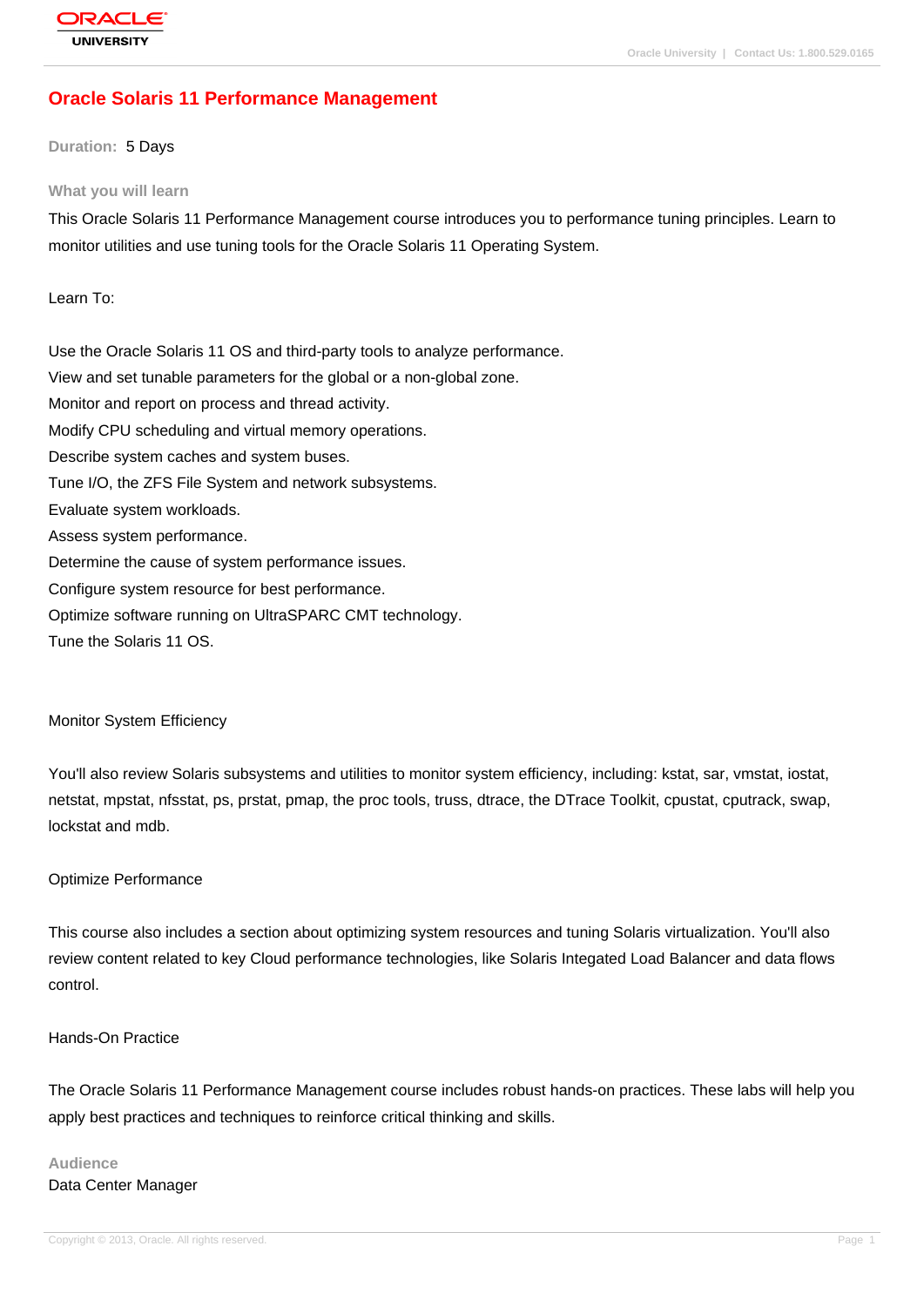Support Engineer System Administrator

### **Related Training**

Required Prerequisites Configure and administer Oracle Solaris 11 networking Create and manage Oracle Solaris 11 storage Employ advanced systems administration skills in a networked Oracle Solaris 11 OS server environment

Oracle Solaris 11 Advanced System Administration

Suggested Prerequisites Oracle Solaris 11 ZFS Administration

Oracle Solaris 11 Zones Administration

**Course Objectives** Identify ways to measure or load subsystems

Configure resource management with zones and pools

Use system monitoring tools including DTrace

Determine the cause of system performance issues

Use system configuration tool

## **Course Topics**

**Introducing Performance Management** Introduction to Performance Management Performance Analysis Concepts Monitoring tools in Oracle Solaris 11 System Configuration Assessment

**kstat Monitoring Tools** The kstat Monitoring Tools

**procfs Monitoring Tools** Introduction to procfs-based tools

**DTrace** Introduction to DTrace DTrace Architecture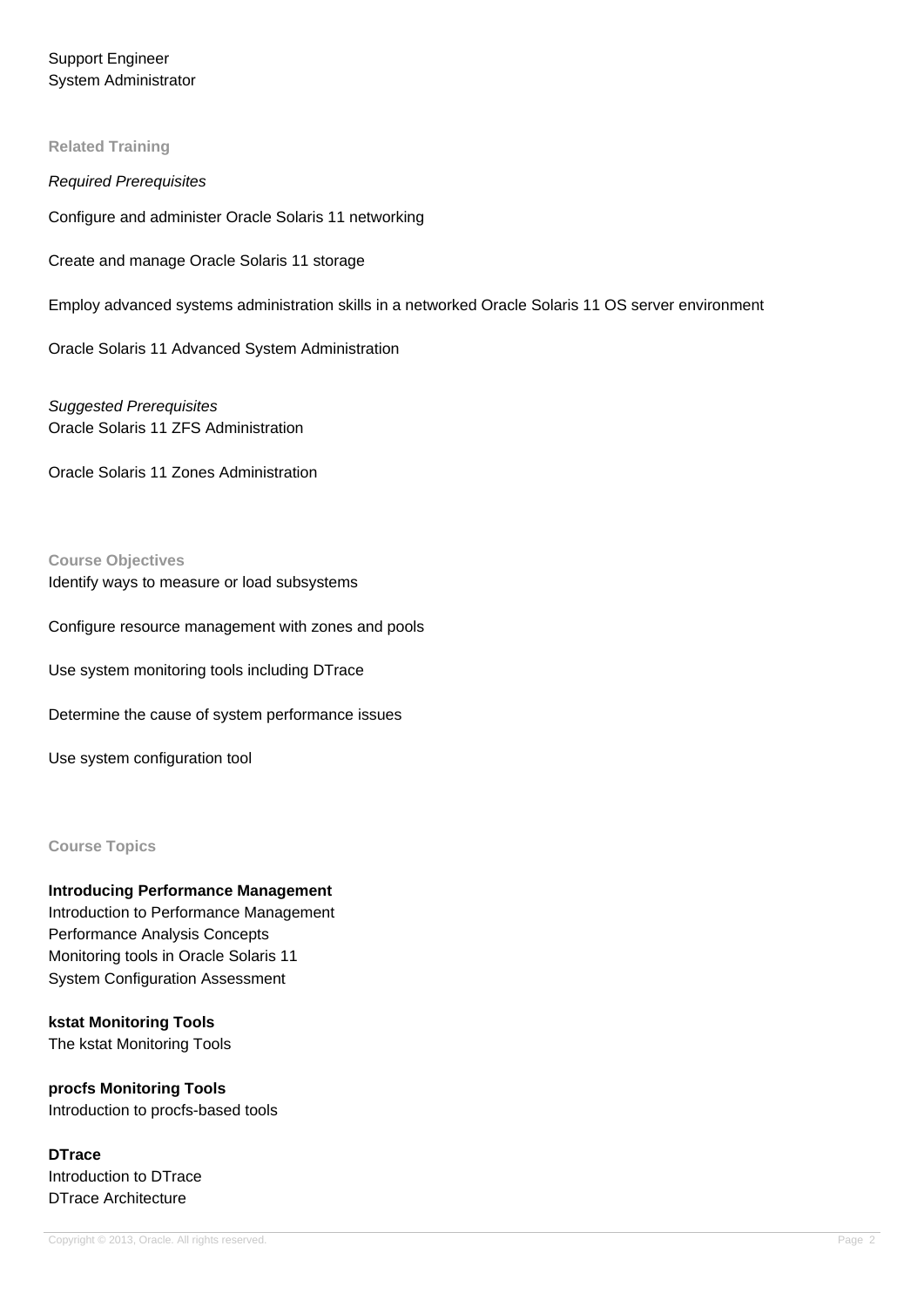DTrace Toolkit DTrace Virtualization Tool

## **Other Significant Tools**

The swap Utility The cpustat Utility The mdb Utility The Solaris Studio dbx Utility

## **Processes and Threads**

Operating System Theory Process Concepts Threads and Locking Process-Related Tunable Parameters CPU Scheduling Classes Managing Scheduling Classes

## **System Caches and Buses**

Cache Concepts CMT architecture System Buses Assessing System Buses

## **System Memory**

System Memory Concepts Virtual Memory 2 Monitoring Memory utilization

## **ZFS File System**

The ZFS File System Tuning the ZFS file system

## **Network Performance Management**

Network Performance Concepts Oracle Solaris 11 Networking Configuring networks for best performance Network Resource management **TCP** Network Monitoring

## **Resource Management**

Resource Management Projects and Tasks Resource Controls Resource Pools Resource Capping

## **Oracle Solaris Virtualization Performance Management**

Oracle Solaris Zones Oracle Solaris Zones Resource Management Network Virtualization Oracle VM Server for SPARC